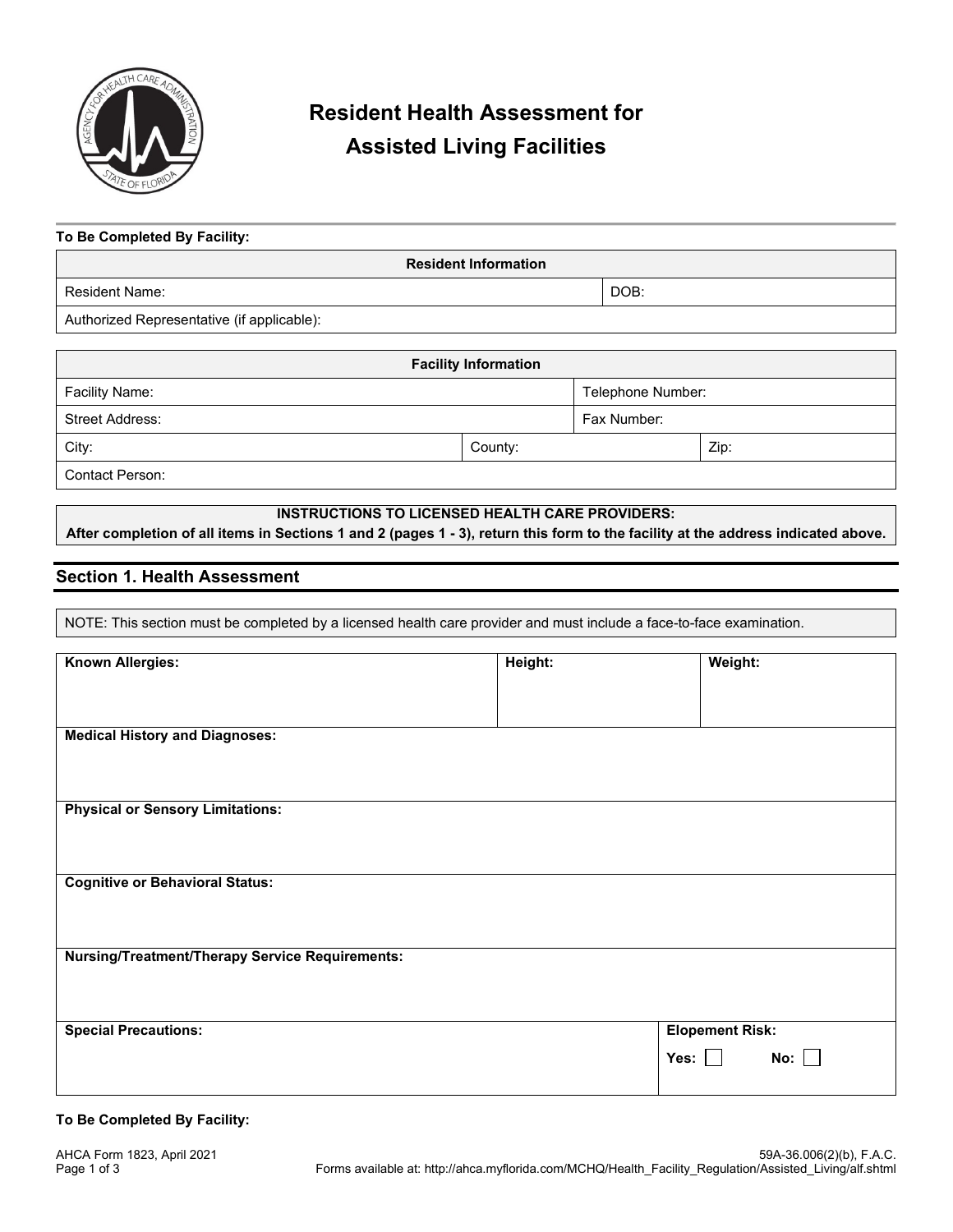| <b>Resident Information</b>                                                             |      |  |
|-----------------------------------------------------------------------------------------|------|--|
| Resident Name:                                                                          | DOB: |  |
| $\cdots$<br>$\overline{\phantom{a}}$<br>$\blacksquare$<br>$\mathbf{r}$<br>$\cdots$<br>. |      |  |

Authorized Representative (if applicable):

# **Section 1. Health Assessment (continued)**

NOTE: This section must be completed by a licensed health care provider and must include a face-to-face examination.

#### **A. To what extent does the individual need supervision or assistance with the following?**

|     | l = Independent              | <b>S</b> = Needs Supervision                                               | A = Needs Assistance                                                      | $T = Total Care$                               |
|-----|------------------------------|----------------------------------------------------------------------------|---------------------------------------------------------------------------|------------------------------------------------|
| Key | Staff does not assist at all | Staff provide cueing or<br>prompting, but resident<br>completes the action | Staff provide physical<br>assistance with the resident's<br>participation | Staff completes the<br>action for the resident |

#### Indicate by a checkmark  $(\checkmark)$  in the appropriate column below.

| <b>ACTIVITIES OF DAILY LIVING:</b> | S | A |  |
|------------------------------------|---|---|--|
| <b>Ambulation</b>                  |   |   |  |
| <b>Bathing</b>                     |   |   |  |
| <b>Dressing</b>                    |   |   |  |
| Eating                             |   |   |  |
| Self-Care (grooming)               |   |   |  |
| <b>Toileting</b>                   |   |   |  |
| <b>Transferring</b>                |   |   |  |

## **B. Special Diet Instructions:**

| וו | п<br>ш |
|----|--------|
|    |        |

■ Calorie Controlled ■ No Added Salt ■ Low Fat/Low Cholesterol

**Other (specify, including consistency changes such as puree): \_\_\_\_\_** 

### **C. Does the individual have any of the following conditions/requirements?**

| <b>STATUS</b>                                                                                                         | <b>YES</b> | <b>NO</b> |
|-----------------------------------------------------------------------------------------------------------------------|------------|-----------|
| A communicable disease, which could be transmitted to other residents or staff?                                       |            |           |
| <b>Bedridden?</b>                                                                                                     |            |           |
| Any stage 2, 3, or 4 pressure sores?                                                                                  |            |           |
| Pose a danger to self or others? (Consider any significant history of physically or<br>sexually aggressive behavior.) |            |           |
| Require 24-hour nursing or psychiatric care?                                                                          |            |           |

## **D. In your professional opinion, can this individual's needs be met in an assisted living facility, which is not a**  medical, nursing, or psychiatric facility? Yes  $\Box$  No  $\Box$